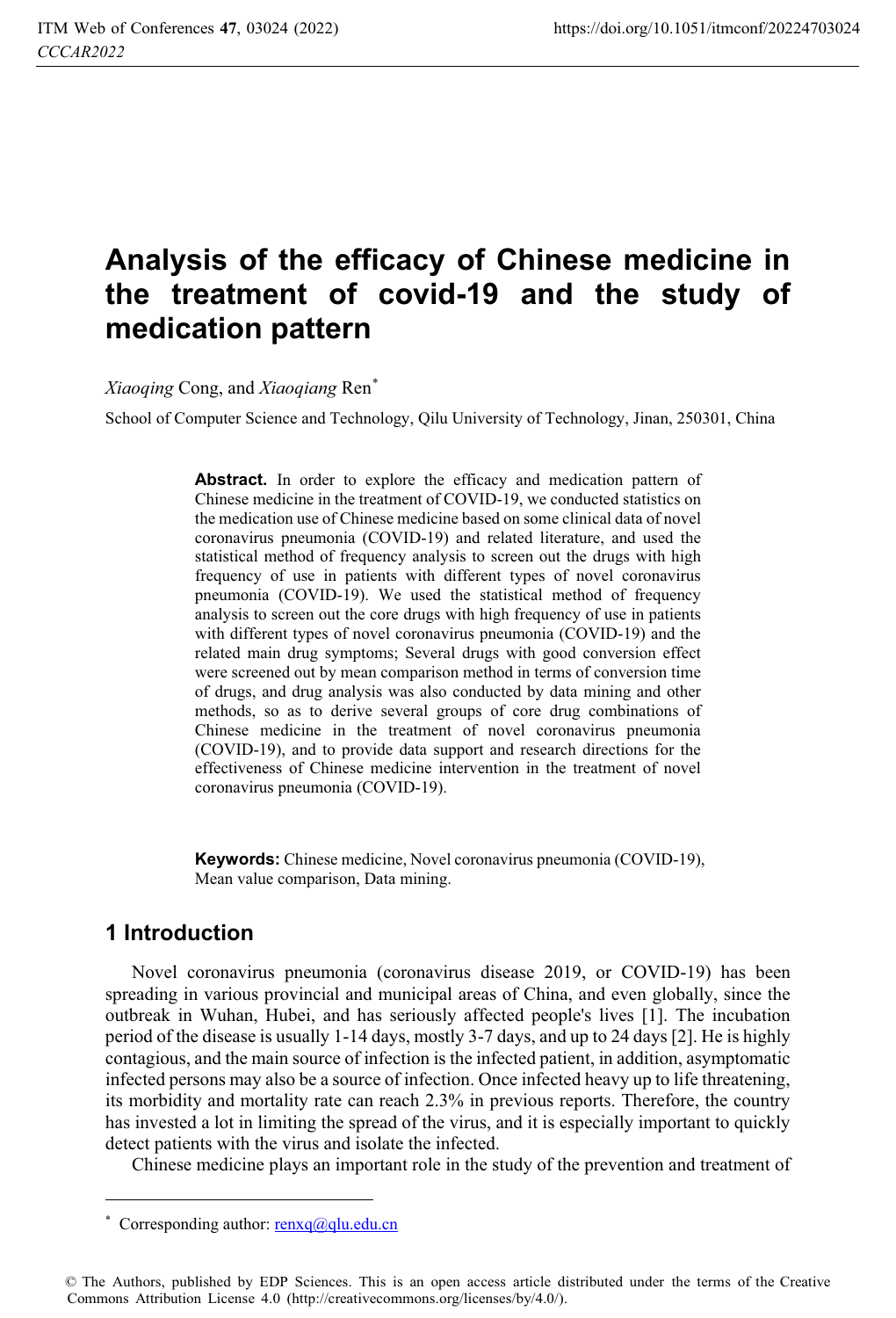novel coronavirus pneumonia (COVID-19). His main research is the law of formula preparation. To bring prescriptions into the most effective preventive and therapeutic effect, we must combine the symptoms of the condition and also make reasonable combinations according to the idea of TCM diagnosis and treatment. Therefore, how to use the prescriptions and treatment data in prevention to analyze the effective herbal medicines and combinations can provide data support for herbal interventions, effectiveness analysis after research direction.

# **2 Related work**

At present, there is no targeted treatment for novel coronavirus pneumonia (COVID-19). In the study of novel coronavirus pneumonia (COVID-19) and herbal medicine related papers are mainly divided into pharmacology related to prescriptions, research on therapeutic mechanism, analysis and action of active ingredients of herbal medicine, and research on the pattern and action of herbal medicine based on various types of statistics. Commonly used research methods are generally statistics, machine learning, data mining, network pharmacology, and various types of network structure diagrams presenting analysis results. Different levels of analysis have been conducted in drug distribution, herbal efficacy classification, herbal flavor classification, herbal attribution classification, etc.

In the previous studies on the drug-formulation pattern of traditional Chinese medicine, the frequency of drug occurrence was generally used as a statistic to screen out the drugs with high frequency to obtain the core drugs for the treatment of novel coronavirus pneumonia (COVID-19). The grouping pattern was adopted for drug-drug association analysis, and the core group of prescription drugs was screened by setting the confidence and support level. Xueying Wang in exploring the characteristics of Chinese herbal medicine in the core grouping formula of novel coronavirus pneumonia (COVID-19) test case adopted association rule analysis in data mining for the analysis of drug ratios with high frequency to derive the core grouping formula, but no more in-depth study was conducted on the effect of the speed of drug conversion. Wu Hongying used frequency analysis to calculate the frequency of drugs used in the prevention and treatment protocols in the investigation of the drug use pattern of Chinese medicine for the prevention and treatment of novel coronavirus pneumonia in various regions of China, and obtained the high frequency core drugs in the treatment of novel coronavirus pneumonia (COVID-19) and also used Excel 2003 to count the frequency, flavor, ascription and efficacy classification of Chinese medicines.

In the study of this paper, because of the use of domestic data and the combination of Chinese and Western medicine in the treatment, the role of Chinese medicine in the treatment lacked the control group of Chinese and Western medicine, and the method of mean comparison was used to analyze and obtain the drugs and symptoms that were positively correlated with the rate of conversion, and the correlation analysis of the drugs was conducted on the basis of the obvious correlation, and the good prescription ratio was screened by the correlation analysis of the combination characteristics of Chinese medicine, and the different ratios of drugs used in different syndromes and the characteristics of Chinese medicine and the syndromes, syndromes and other related characteristics of Chinese medicine were also analyzed in depth.

# **3 Information sources and analysis**

## **3.1 Source**

Based on clinical data provided by an institution for the treatment of novel coronary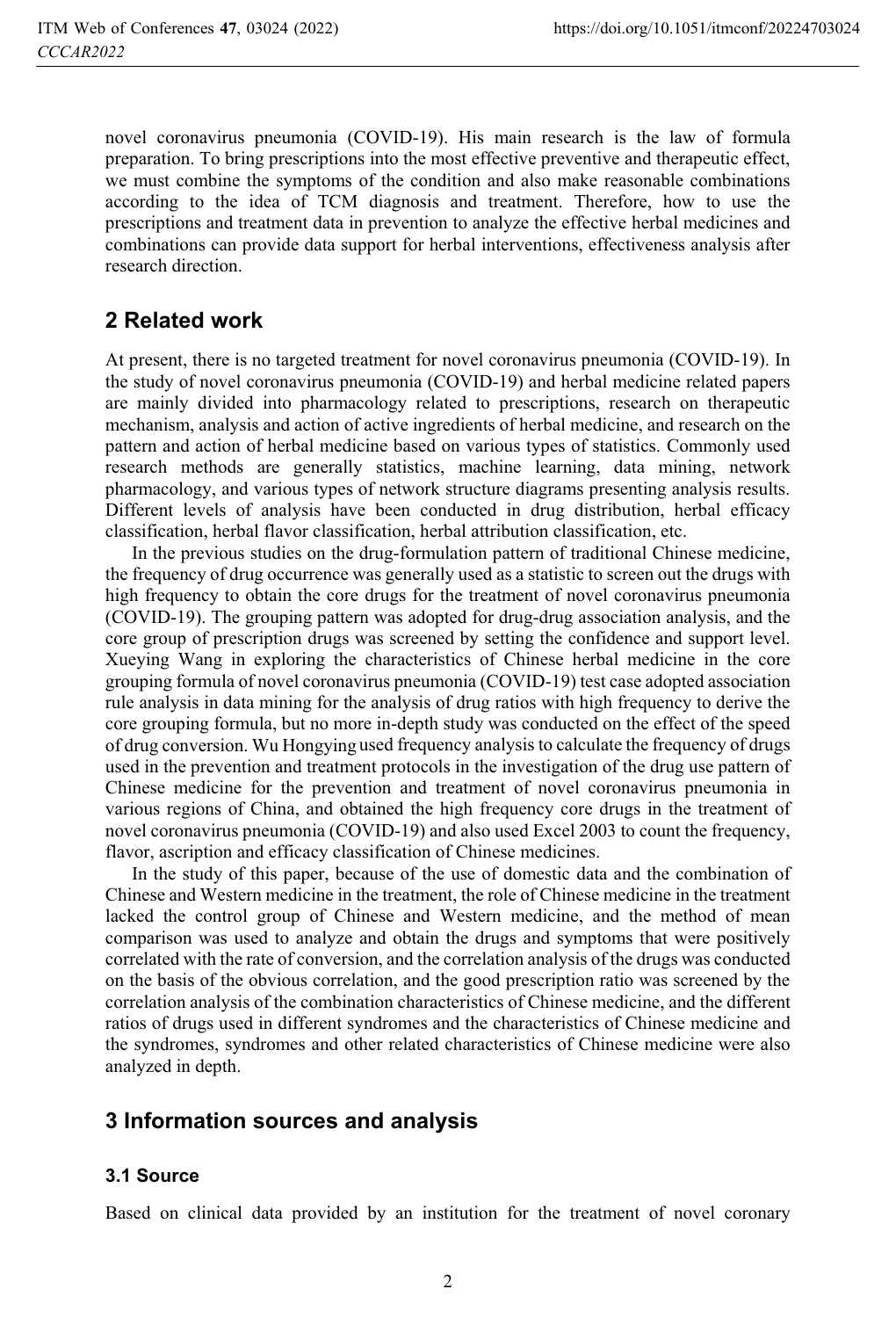pneumonia and relevant literature from three major databases, China Knowledge Network, Wanfang and Vipul.

### **3.2. Basic information of the data**

*3.2.1 Analysis of the frequency of underlying disease in different typing of patients with novel coronavirus pneumonia (COVID-19)*

We obtained a total of 616 patients with novel coronavirus pneumonia based on the clinical data provided, and the patients were divided into ordinary type, light, critical type, asymptomatic patient, and heavy according to their disease status. Excluding the number of unknown type 37, the numbers of patients were 384, 61, 28, 24, and 82, accounting for 62.3%, 9.9%, 4.5%,3.9%,and13.3%, respectively. The underlying diseases varied among patients of different typing, and the top three diseases with the highest proportion of all underlying diseases were hypertension, diabetes mellitus, and heart disease, whose proportions were 15.74%, 7.61%, and 6.30%, respectively. Hypertension accounted for the highest proportion of patients with common type, light type, critical type, asymptomatic infections, and heavy type, with 35, 5, 5, 2, and 12 patients.

### *3.2.2. Age distribution of patients with novel coronavirus pneumonia (COVID-19) in different typing*

Most of the clinical patients were 30-60 years old, with a median age of 47 years. The median age of asymptomatic patient patients was 28 years, the median age of light type patients was 37.5 years, the median age of ordinary type patients was 45.5 years, the median age of heavy patients was 53 years, and the median age of critical type patients was 66.5 years.

### **3.3 Application and analysis of Chinese medicine**

#### *3.3.1 Frequency of Chinese medicine use*

According to the treatment at that time, these patients used Chinese medicine for adjuvant treatment, in which patients of different typing used different Chinese medicine formulas. We extracted the frequency of medication use in the prescriptions for patients with different typing and correlated them with their symptoms. Among the prescriptions prescribed for different patients, we used the method of frequency analysis to screen out the drugs that were used more frequently for analysis, and came up with a total of 20 core drugs that were used  $\geq$ 100 times, and the top five drugs were licorice, poria cocos, bitter almond, Chen Pi, and pinellia. The results are detailed in Table 1.

#### *3.3.2 Frequency analysis of drug efficacy of Chinese medicine in the treatment of novel coronavirus pneumonia (COVID-19)*

In order to determine the efficacy of Chinese medicines, we combined the specific efficacy of the drugs used in different typing of patients to produce statistics on the core drugs with high frequency of use, as well as the frequency of use in different typing of patients, and arranged them in descending order, and the results are shown in Table 2. The efficacy of the Chinese medicines used was mainly based on tonifying qi, resolving dampness, relieving exterior and dispersing cold, inducing diuresis for removing edema, and regulating qi, while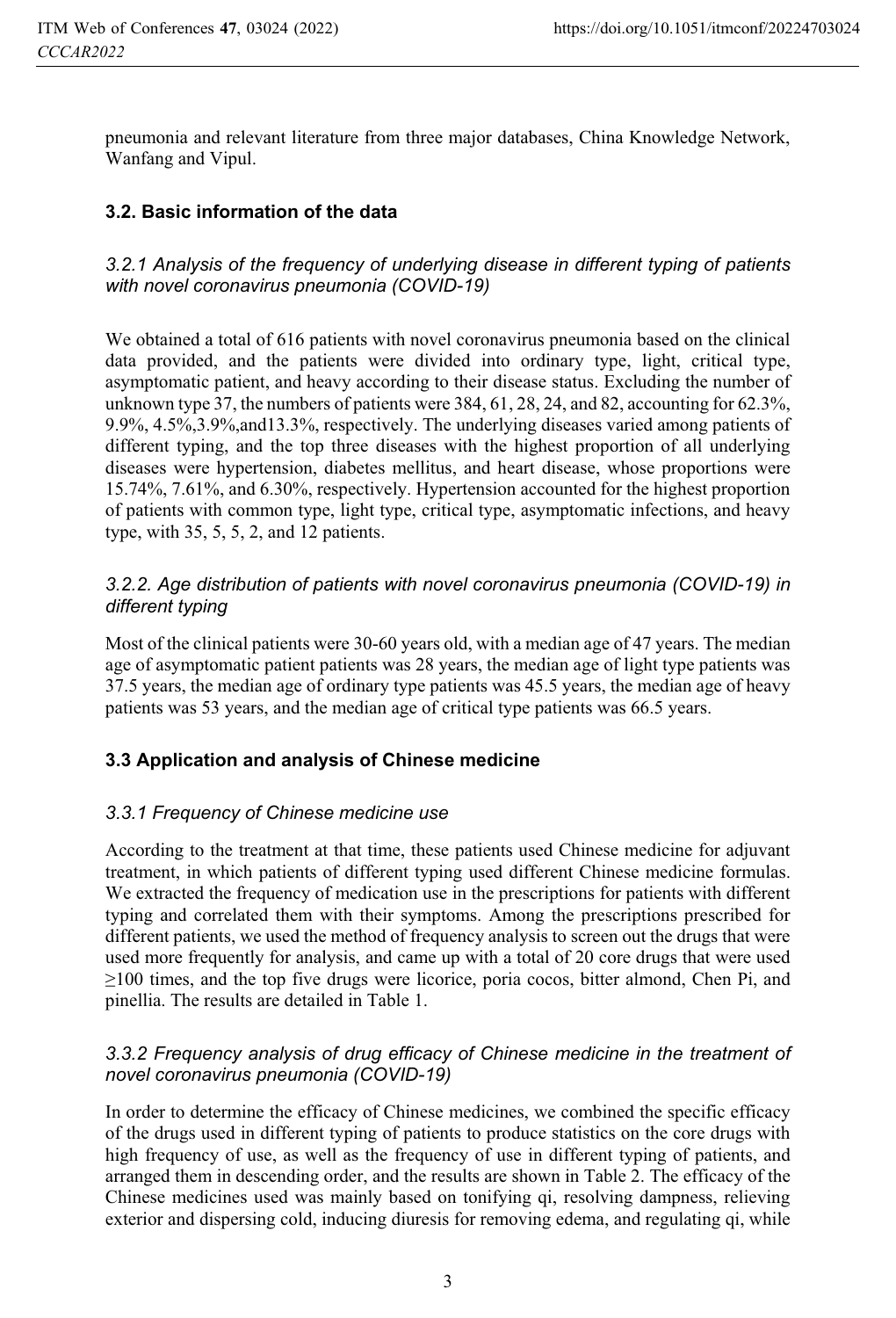the efficacy of the Chinese medicines was not particularly sensitive in patients with different typing.

| Serial       | Traditional Chinese medicine Frequency/ |      | Serial | Traditional Chinese   Frequency/ |      |
|--------------|-----------------------------------------|------|--------|----------------------------------|------|
| numbel       |                                         | time | number | medicine                         | time |
| r            |                                         |      |        |                                  |      |
|              | Licorice                                | 510  | 11     | Radix Bupleuri                   | 251  |
|              |                                         |      |        | Platycodon                       |      |
| 2            | Poria cocos                             | 423  | 12     | grandiflorus                     | 247  |
| $\mathbf{3}$ | Bitter almond                           | 392  | 13     | Ephedra                          | 209  |
| 4            | Chen Pi                                 | 370  | 14     | Coix seed                        | 204  |
| 5            | Pinellia ternate                        | 347  | 15     | Lonicera Japonica                | 200  |
| 6            | Astragali Radix                         | 312  | 16     | Fresh Fresh Ginger               | 197  |
| 7            | Atractylodes lancea                     | 301  | 17     | Forsythia                        | 183  |
| 8            | Patchouli                               | 298  | 18     | Grass fruit                      | 140  |
| 9            | Rhizoma atractylodis                    | 292  | 19     | Codonopsis pilosula              | 130  |
| 10           | Magnolia officinalis                    | 271  | 20     | Pepperweed seed                  | 129  |

**Table 1.** Frequency distribution of core drugs of traditional Chinese medicine in covid-19 prescription.

|        |                                   | Ordinary | Light | Critical | Asymptomatic Heavy Total |      |      |
|--------|-----------------------------------|----------|-------|----------|--------------------------|------|------|
|        |                                   | type     | type  | type     | patient                  | type |      |
| Effect | Tonifying Qi                      | 1505     | 172   | 251      | 49                       | 369  | 2346 |
|        | <b>Dissipating Dampness</b>       | 1209     | 195   | 101      | 29                       | 358  | 1892 |
|        | Relieving exterior and dispersing |          |       |          |                          | 227  | 1452 |
|        | cold                              | 938      | 138   | 116      | 33                       |      |      |
|        | Inducing diuresis for removing    |          |       |          |                          | 171  | 1158 |
|        | edema                             | 793      | 104   | 72       | 18                       |      |      |
|        | Regulate Qi                       | 766      | 97    | 94       | 16                       | 176  | 1149 |
|        | Clearing heat and resolving       |          |       |          |                          | 175  | 996  |
|        | phlegm                            | 603      | 99    | 96       | 23                       |      |      |
|        | Clearing away heat and toxic      |          |       |          |                          | 162  | 932  |
|        | material                          | 552      | 106   | 71       | 41                       |      |      |
|        | Divergent wind heat               | 488      | 79    | 79       | 21                       | 110  | 777  |
|        | Clearing heat and drying          |          |       |          |                          | 129  | 687  |
|        | dampness                          | 422      | 46    | 80       | 10                       |      |      |
|        | Clearing heat and purging fire.   | 406      | 48    | 66       | 12                       | 148  | 680  |

#### *3.3.3 Mean value comparison overall turning negative time*

In the study of this paper, because of the use of domestic data, the combination of Chinese and Western medicine in the treatment, so the role of Chinese medicine in the treatment of the lack of Chinese and Western medicine control group, we used the method of comparison of means, calculated the mean value of the overall drug prescription to turn negative, the mean value of 26.507, the standard deviation of 9.3501, and then the drug to turn negative time to find the mean value, and then the descending order of arrangement and the overall drug to turn negative time for comparison., and the top 10 drugs with higher mean values were selected by comparison, among which the turnaround time of Radix Bupleuri,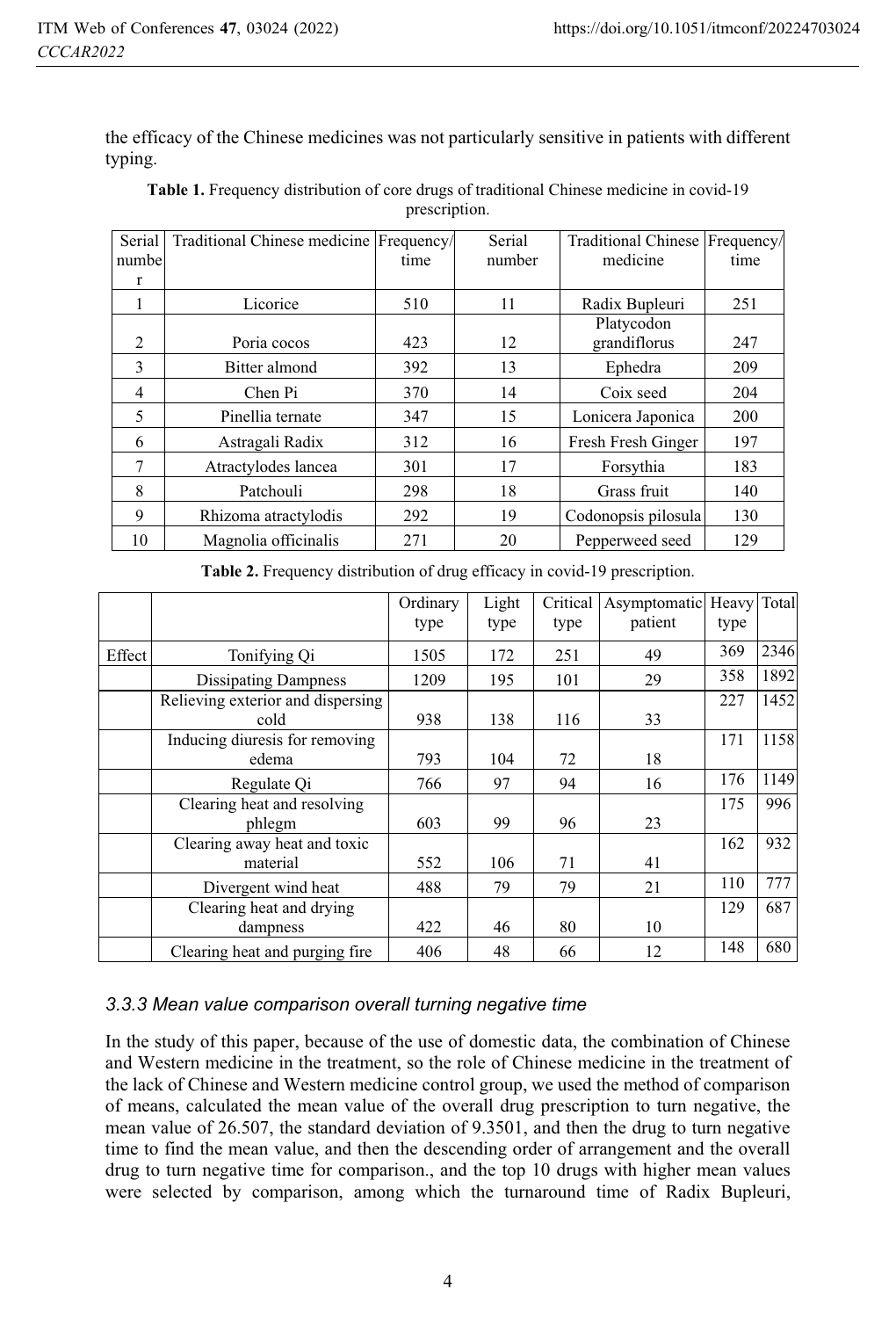Atractylodes lancea and platycodon grandiflorus was faster than the overall turnaround time, as detailed in Table 3.

| Serial<br>number | Medicine                | Mean value | Number of aquare<br>meters used | Standard deviation |
|------------------|-------------------------|------------|---------------------------------|--------------------|
|                  | Total                   | 26.507     | 10168                           | 9.3501             |
|                  | Radix Bupleuri          | 25.426     | 251                             | 8.9763             |
| $\mathfrak{D}$   | Atractylodes lancea     | 25.678     | 301                             | 9.6802             |
| 3                | Platycodon grandiflorus | 25.806     | 247                             | 9.868              |
| 4                | Ephedra                 | 26.196     | 209                             | 9.4658             |
| 5                | Forsythia               | 26.208     | 183                             | 9.4311             |
| 6                | Astragali Radix         | 26.304     | 312                             | 9.0746             |
| 7                | Grass fruit             | 26.371     | 140                             | 9.0477             |
| 8                | Codonopsis pilosula     | 26.477     | 130                             | 9.5797             |
| 9                | Bitter almond           | 26.523     | 392                             | 9.1226             |
| 10               | Poria cocos             | 26.57      | 423                             | 9.3826             |

**Table 3.** Comparison of mean value of turning negative time of core drugs.

*3.3.4 Association rule analysis of good effect of drug conversion in the prescription of Chinese medicine in the treatment of COVID-19.* 

The 15 core drugs screened by frequency analysis and comparison of mean values of conversion were subjected to association rule analysis, setting the minimum condition degree as 18, the minimum rule confidence degree as 90, and the maximum top three as 3. The 2 groups of drugs with the highest confidence degree according to the analysis were " Licorice ->Coix seeds and Platycodon grandifloras and Chen Pi (100%)" and " Licorice ->Coix seeds and Platycodon grandifloras and Poria cocos (100%)" The results are shown in Table 4 below.

|                 | Traditional Chinese medicine                                       |                   |            |
|-----------------|--------------------------------------------------------------------|-------------------|------------|
| Consequent      | The aforesaid                                                      | Degree of support | Confidence |
| Licorice        | Coix seed, Platycodon grandiflorus, Chen Pi                        | 18.125            | 100        |
| Licorice        | Coix seed, Platycodon grandiflorus, Poria cocos                    | 18.438            | 100        |
| Licorice        | Atractylodes macrocephala, Pinellia ternata, Bitter almond         | 26.562            | 98.824     |
| Licorice        | Radix Bupleuri, Pinellia ternata, Bitter almond                    | 24.688            | 98.734     |
| Licorice        | Coix seed, Pinellia ternata, Bitter almond                         | 24.062            | 98.701     |
| Bitter almond   | Ephedra, Dried tangerine peel, Licorice                            | 23.75             | 98.684     |
| Astragali Radix | Atractylodes macrocephala, Radix Bupleuri, Poria cocos             | 23.75             | 98.684     |
| Licorice        | Coix seed, Pinellia ternata, Dried tangerine peel                  | 22.5              | 98.611     |
| Astragali Radix | Atractylodes macrocephala, Radix Bupleuri, Dried tangerine<br>peel |                   | 98.611     |
| Licorice        | Platycodon grandiflorus, Pinellia ternata, Bitter almond           |                   | 98.592     |

**Table 4.** Analysis of association rules of drug combinations in Chinese medicine against COVID-19.

# **4 Discussion**

According to the Health Care Commission, the total efficiency of TCM participation in the rescue and treatment of COVID-19 in Beijing alone was 92%[3]. The locus of novel coronavirus pneumonia is in the lung and spleen, with severe disease and heart. His basic